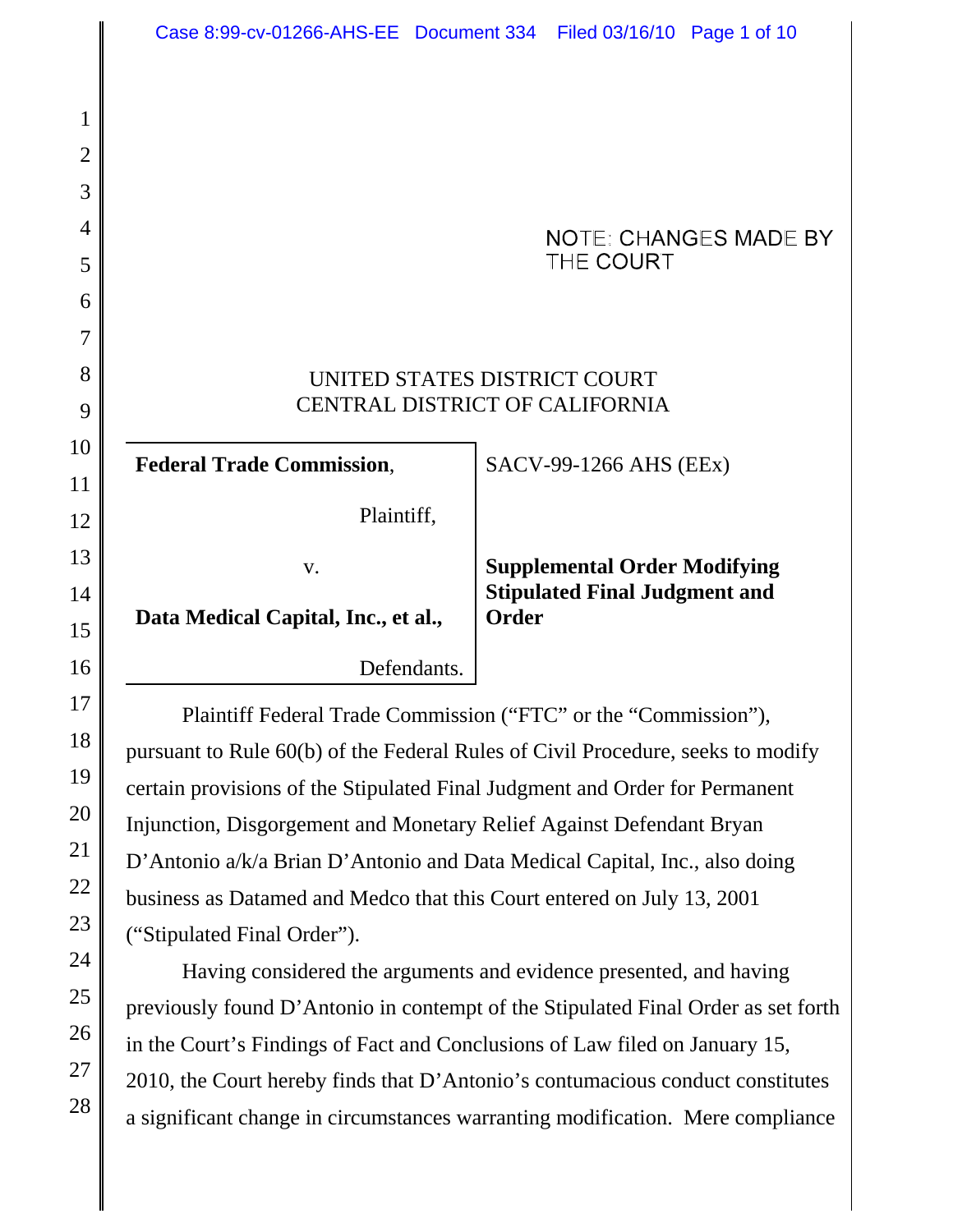with the Stipulated Final Order is detrimental to the public interest, and thus it requires modification pursuant to Rule 60(b) to achieve its purpose of protecting consumers.

# **DEFINITIONS**

For the purposes of this Order, the following definitions shall apply:

1. "*Assisting others*" includes, but is not limited to, providing any of the following goods or services to another person: (A) performing customer service functions, including, but not limited to, receiving or responding to consumer complaints; (B) formulating or providing, or arranging for the formulation or provision of, any telephone sales script or any other marketing material, including but not limited to, the text of any Internet website, email, or other electronic communication; (C) providing names of, or assisting in the generation of, potential customers; (D) performing marketing services of any kind; or (E) acting or serving as an owner, officer, director, manager, or principal of any entity. **(Supercedes definition in Stipulated Final Order.)**

2. *"Contempt Defendants***"** means Bryan D'Antonio, The Rodis Law Group, America's Law Group, and The Financial Group, Inc., doing business as Tax Relief ASAP.

3. "*Person*" means a natural person, organization, or other legal entity, including a corporation, partnership, proprietorship, association, cooperative, or any other group or combination acting as an entity.

24 25 4. "*Order*" shall mean the provisions of the Stipulated Final Order and Supplemental Final Order as read together. All of the definitions provided in the Stipulated Final Order also apply for the purposes of this Supplemental Final Order unless specifically modified herein.

26

//

//

//

1

2

3

4

5

6

7

8

9

10

11

12

13

14

15

16

17

18

19

20

21

22

23

27

28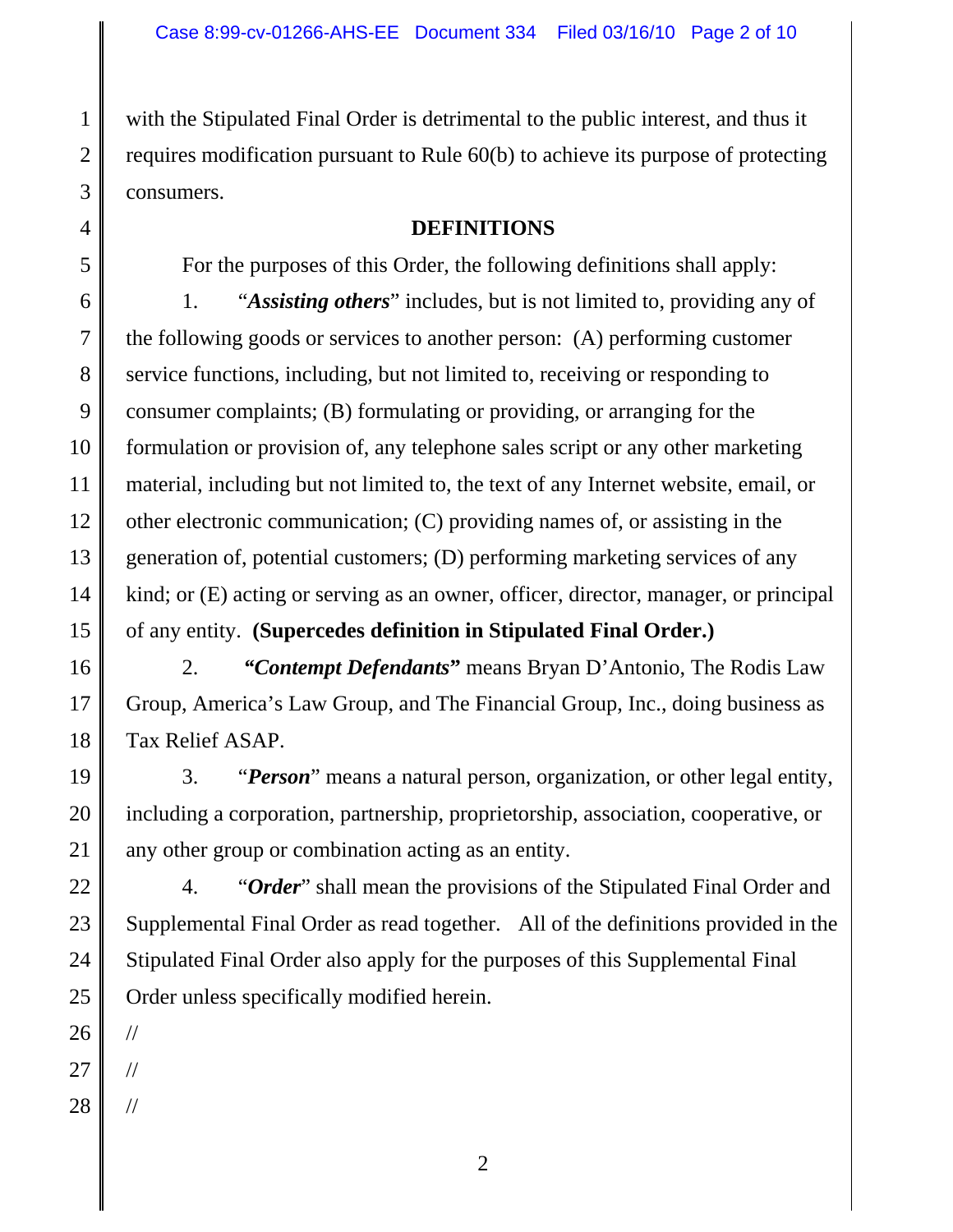# **SUPPLEMENTAL FINAL ORDER**

1

2

3

4

5

6

7

8

9

10

11

12

13

14

15

16

17

18

19

20

21

22

23

## **I.**

# **EFFECT ON PRIOR COURT ORDERS**

**IT IS HEREBY ORDERED** that the Stipulated Final Order shall remain in full force and effect. Except as expressly provided herein, nothing contained in this Supplemental Final Order shall alter, modify, or limit in any way the terms and conditions of the Stipulated Final Order.

#### **II**.

# **PROHIBITED REPRESENTATIONS RELATING TO ANY GOODS OR SERVICES**

# **(Supersedes Only that Portion of § II of the Stipulated Final Order from Page 7, Line 17 through Page 8, Line 2. The Remainder of § II Shall Remain in Full Force and Effect)**

**IT IS FURTHER ORDERED** that D'Antonio and his agents, servants, employees, and attorneys, and those persons or entities in active concert or participation with any of them who receive actual notice of this Order by personal service, facsimile transmission, email, or otherwise, whether acting directly or through any corporation, subsidiary, division, or other device, in connection with the advertising, marketing, promotion, offering for sale or sale of any good, service, plan, or program are hereby permanently restrained and enjoined from misrepresenting or assisting others in misrepresenting, expressly or by implication, any material fact, including but not limited to:

24 25 26 A. Any material aspect of the nature or terms of any refund, cancellation, exchange, or repurchase policy, including, but not limited to, the likelihood of a consumer obtaining a full or partial refund, or the circumstances in which a full or partial refund will be granted to the consumer;

27 28 B. The total costs to purchase, receive, or use, and the quantity of, the good or service;

3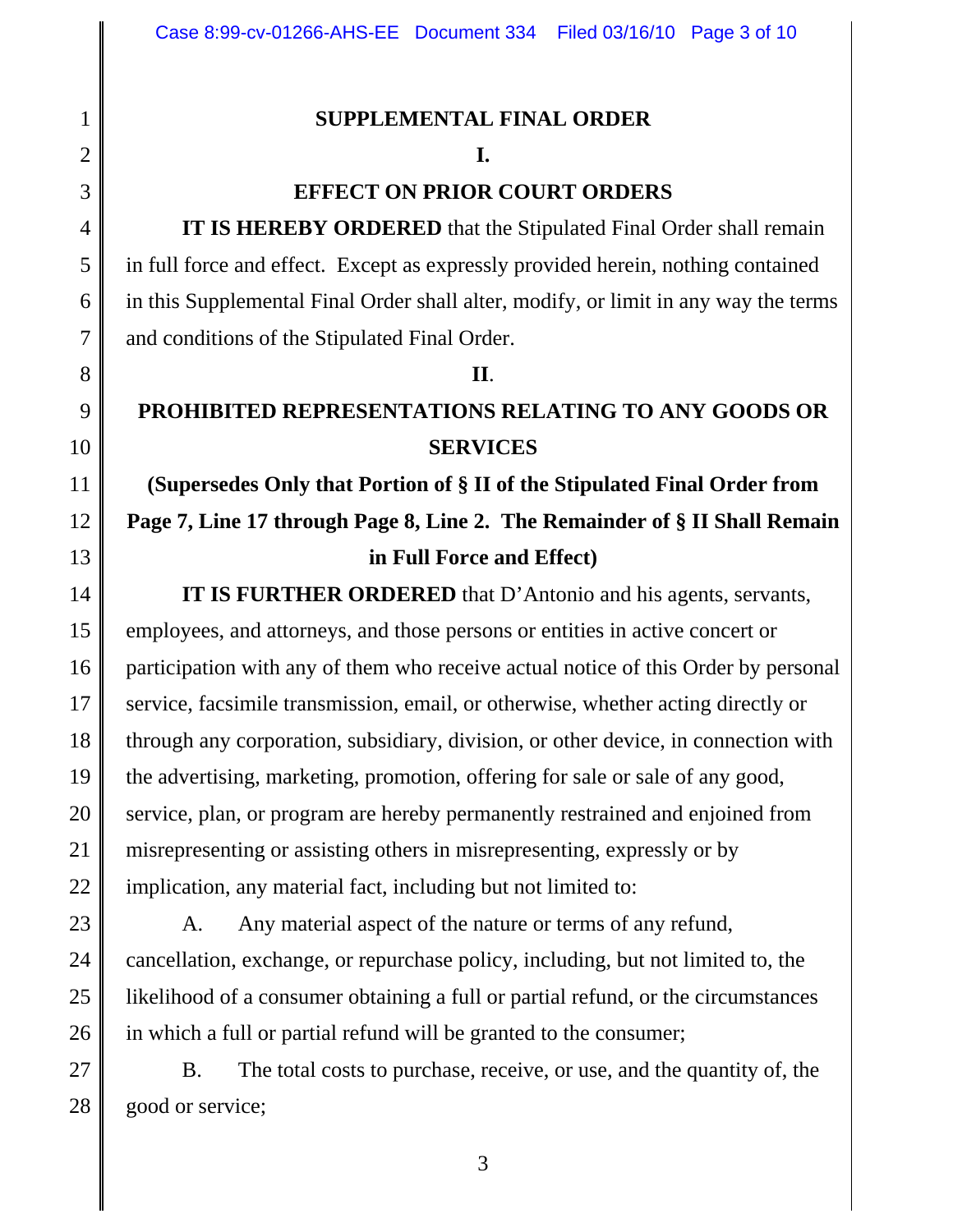1 2 C. Any material restriction, limitation, or condition to purchase, receive, or use the good or service; and

D. Any material aspect of the performance, efficacy, nature, or characteristics of the good or service.

3

4

5

6

7

8

9

19

20

21

22

23

24

25

## **III.**

# **COMPLIANCE MONITORING**

# **(Supersedes §§ XI and XII of the Stipulated Final Order) IT IS FURTHER ORDERED** that, for the purpose of monitoring and investigating compliance with any provision of this Order:

10 11 12 13 14 15 16 A. Within ten (10) days of receipt of written notice from a representative of the Commission, D'Antonio shall submit additional written reports, which are true and accurate and sworn to under penalty of perjury; produce documents for inspection and copying; appear for deposition; and provide entry during normal business hours to any business location in D'Antonio's possession or direct or indirect control to inspect the business operation;

#### 17 18 B. In addition, the Commission is authorized to use all other lawful means, including but not limited to:

- 1. obtaining discovery from any person, without further leave of court, using the procedures prescribed by Fed. R. Civ. P. 30, 31, 33, 34, 36, 45 and 69;
- 2. having its representatives pose as consumers and suppliers to Contempt Defendants, their employees, or any other entity managed or controlled in whole or in part by any Contempt Defendant, without the necessity of identification or prior notice; and
- 26 27 28 C. D'Antonio shall permit representatives of the Commission to interview any employer, consultant, independent contractor, representative, agent, or employee who has agreed to such an interview, relating in any way to any

4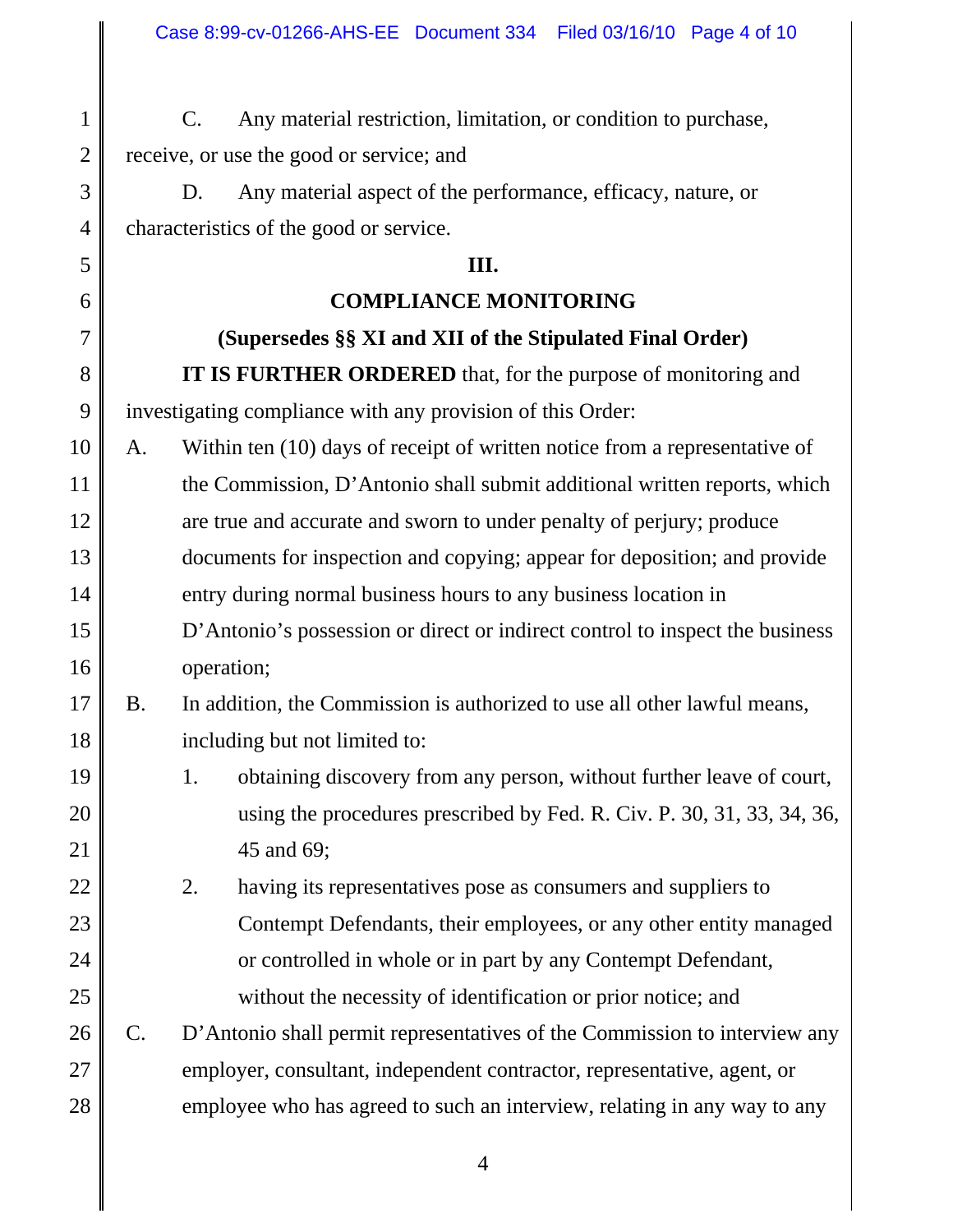1 2 3 4 5 6 7 8 9 10 11 12 13 14 15 16 17 18 19 20 21 22 23 24 25 26 27 28 conduct subject to this Order. The person interviewed may have counsel present. *Provided however*, that nothing in this Order shall limit the Commission's lawful use of compulsory process, pursuant to Sections 9 and 20 of the FTC Act, 15 U.S.C. §§ 49, 57b-1, to obtain any documentary material, tangible things, testimony, or information relevant to unfair or deceptive acts or practices in or affecting commerce (within the meaning of 15 U.S.C.  $\S$  45(a)(1)). **IV. COMPLIANCE REPORTING (Supersedes § X of the Stipulated Final Order) IT IS FURTHER ORDERED** that, in order that compliance with the provisions of this Order may be monitored: A. For a period of ten (10) years from the date of entry of this Supplemental Final Order, 1. D'Antonio shall notify the Commission of the following: a. Any changes in his residence, mailing addresses, and telephone numbers, within ten (10) days of the date of such change; b. Any changes in his employment status (including selfemployment), and any change in his ownership in any business entity within ten (10) days of the date of such change. Such notice shall include the name and address of each business that D'Antonio is affiliated with, employed by, creates or forms, or performs services for; a detailed description of the nature of the business; and a detailed description of his duties and responsibilities in connection with the business or employment; and c. Any changes in his name or use of any aliases or fictitious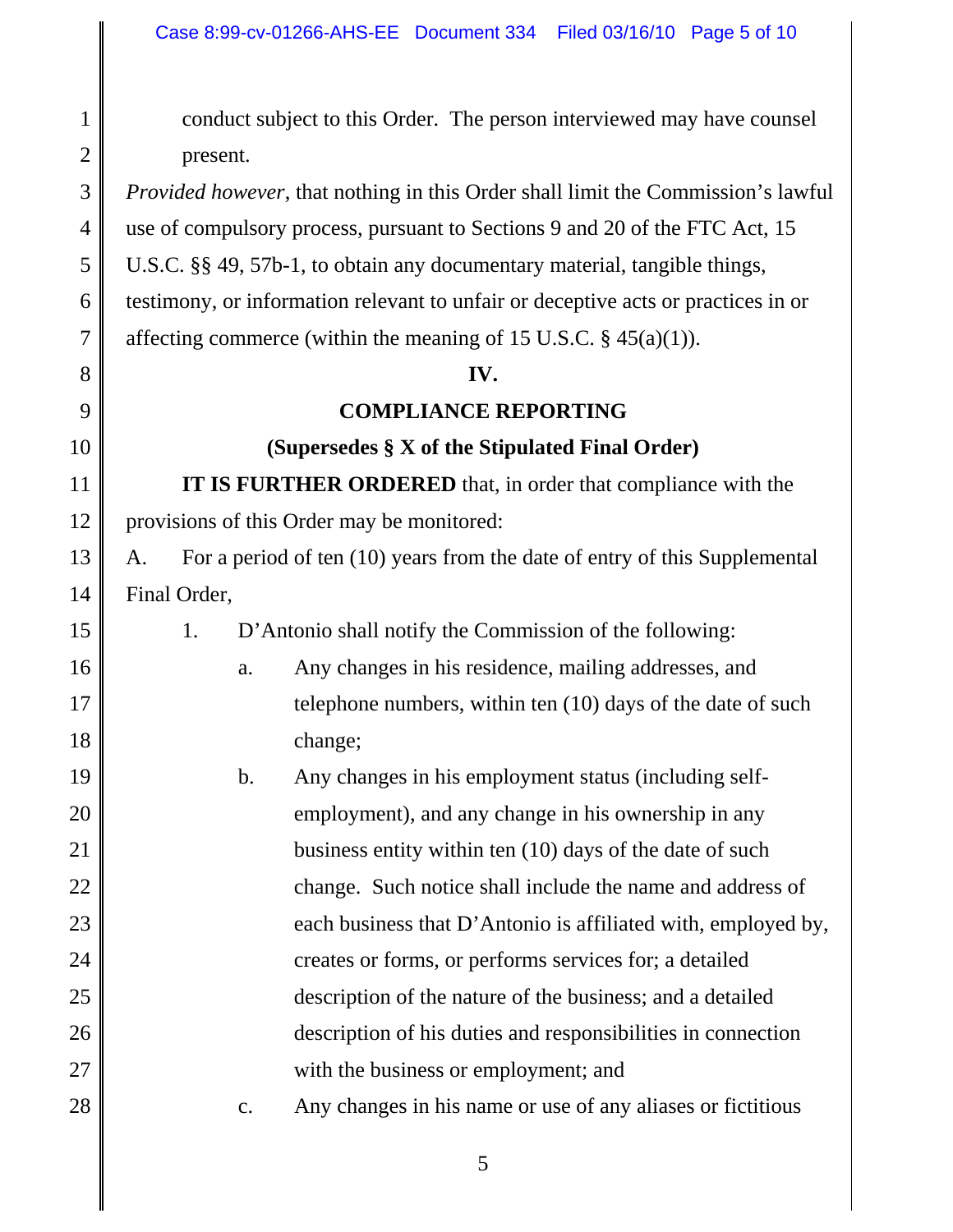1

2

3

4

5

6

7

8

9

10

11

12

13

14

21

22

names within ten (10) days of the date of such change;

- 2. D'Antonio shall notify the Commission of any changes in structure of any business entity that D'Antonio directly or indirectly controls, or has an ownership interest in, that may affect compliance obligations arising under this Order, including but not limited to: incorporation or other organization; a dissolution, assignment, sale, merger, or other action; the creation or dissolution of a subsidiary, parent, or affiliate that engages in any acts or practices subject to this Order; or a change in the business name or address, at least thirty (30) days prior to such change, provided that, with respect to any such change in the business entity about which D'Antonio learns less than thirty (30) days prior to the date such action is to take place, he shall notify the Commission as soon as is practicable after obtaining such knowledge.
- 15 16 17 18 19 20 B. One hundred eighty (180) days after the date of entry of this Supplemental Final Order and annually thereafter for a period of ten (10) years, D'Antonio shall provide a written report to the FTC, which is true and accurate and sworn to under penalty of perjury, setting forth in detail the manner and form in which he has complied and is complying with this Order. This report shall include, but not be limited to:
	- 1. D'Antonio's then-current residence address, mailing addresses, and telephone numbers;
- 23 24 25 26 27 28 2. D'Antonio's then-current employment status (including selfemployment), including the name, addresses, and telephone numbers of each business that he is affiliated with, employed by, or performs services for; a detailed description of the nature of the business; and a detailed description of his duties and responsibilities in connection with the business or employment;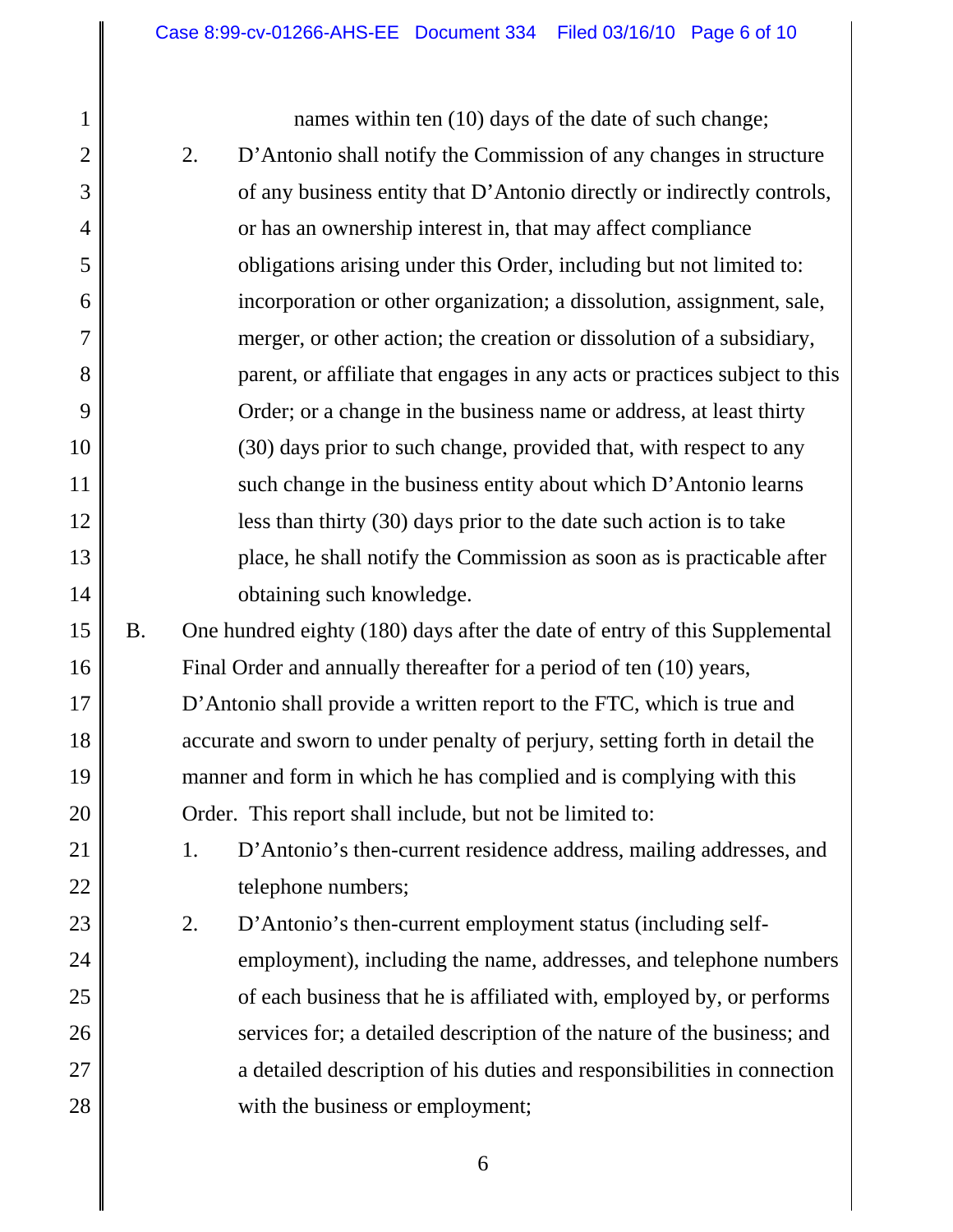|                 | 3.<br>A copy of each acknowledgment of receipt of this Order, obtained         |
|-----------------|--------------------------------------------------------------------------------|
|                 |                                                                                |
|                 | pursuant to the Section titled "Distribution of Order;" and                    |
|                 | 4.<br>Any other changes required to be reported under Subsection A of          |
|                 | this Section.                                                                  |
| $\mathcal{C}$ . | D'Antonio shall notify the Commission of the filing of a bankruptcy            |
|                 | petition within fifteen (15) days of filing.                                   |
| D.              | For the purposes of this Order, D'Antonio shall, unless otherwise directed     |
|                 | in writing by the Commission's authorized representatives, send all reports    |
|                 | and notifications required by this Order to the Commission, to the             |
|                 | following address:                                                             |
|                 | <b>Associate Director for Enforcement</b>                                      |
|                 | <b>Federal Trade Commission</b>                                                |
|                 | 600 Pennsylvania Avenue, N.W., Room NJ-2122                                    |
|                 | Washington, D.C. 20580                                                         |
|                 | RE: FTC v. Data Medical Capital, Inc. et al                                    |
|                 | D'Antonio shall send such reports or notifications by overnight courier or     |
|                 | first-class mail, and D'Antonio shall contemporaneously send an electronic     |
|                 | version of such report or notification to the Commission at:                   |
|                 | DEBrief@ftc.gov.                                                               |
| Ε.              | For purposes of the compliance reporting and monitoring required by this       |
|                 | Order, the Commission is authorized to communicate directly with               |
|                 | D'Antonio.                                                                     |
|                 | V.                                                                             |
|                 | <b>RECORD KEEPING PROVISIONS</b>                                               |
|                 | (Supersedes § IX of the Stipulated Final Order)                                |
|                 | <b>IT IS FURTHER ORDERED</b> that, for a period of ten (10) years from the     |
|                 | date of entry of this Supplemental Final Order, D'Antonio and any business for |
|                 |                                                                                |
|                 |                                                                                |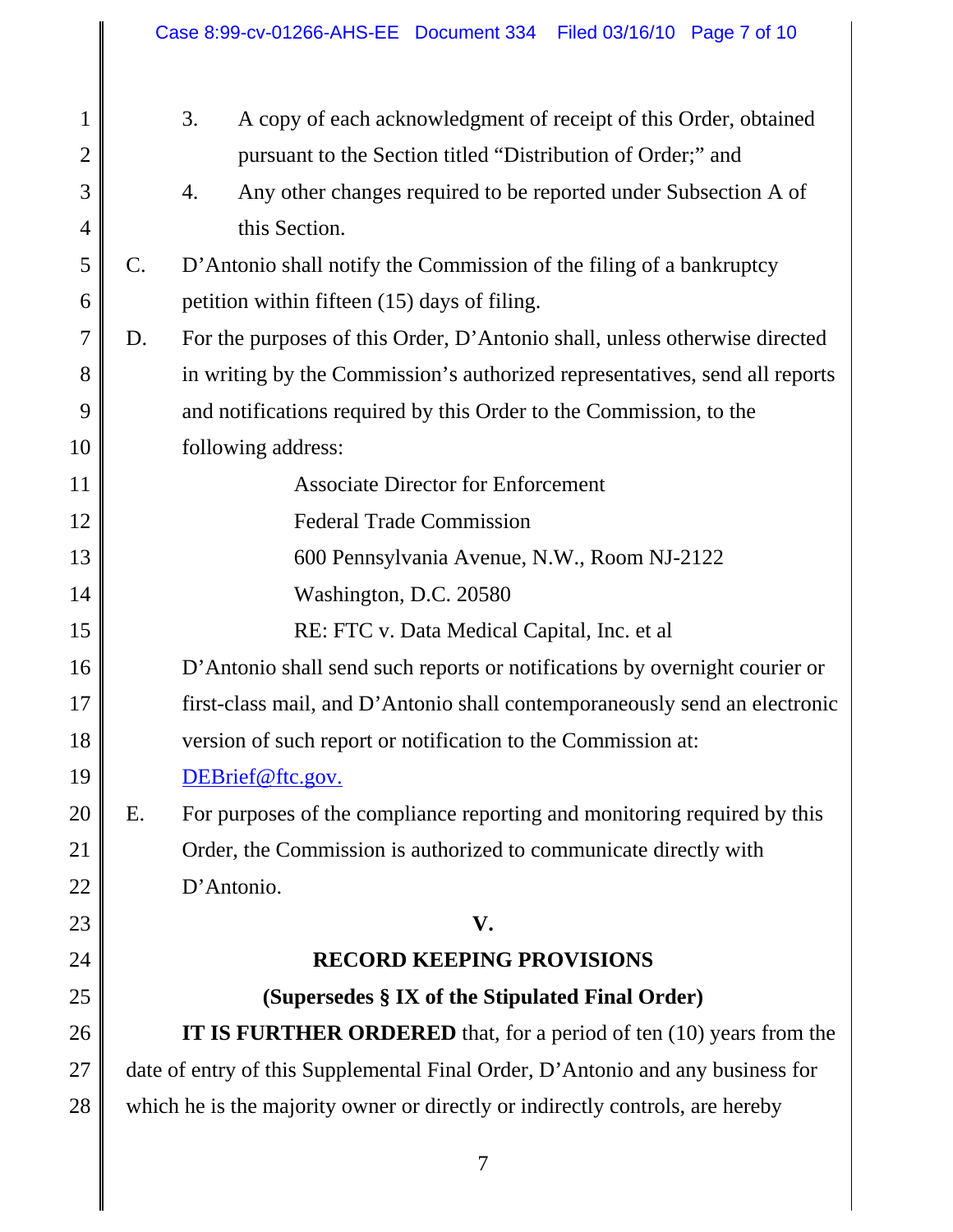restrained and enjoined from failing to create and retain the following records:

1

2

3

24

25

26

- A. Accounting records that reflect the cost of goods or services sold, revenues generated, and the disbursement of such revenues;
- 4 5 6 7 8 B. Personnel records accurately reflecting: the name, address, and telephone number of each person employed in any capacity by such business, including as an independent contractor; that person's job title or position; the date upon which the person commenced work; and the date and reason for the person's termination, if applicable;
- 9 10 11 12 C. Customer files containing the names, addresses, phone numbers, dollar amounts paid, quantity of items or services purchased, and description of items or services purchased, to the extent such information is obtained in the ordinary course of business;
- 13 14 15 D. Complaints and refund requests, whether received directly or indirectly, such as through a third party, and any responses to those complaints or requests;
- 16 17 E. Copies of all sales scripts, training materials, advertisements, or other marketing materials; and
- 18 19 20 21 22 23 F. All records and documents necessary to demonstrate full compliance with each provision of this Order, including but not limited to, copies of acknowledgments of receipt of this Order required by the Sections titled "Distribution of Order" and "Acknowledgment of Receipt of Order" and all reports submitted to the FTC pursuant to the Sections titled "Compliance Monitoring" and "Compliance Reporting."

## **VI.**

## **DISTRIBUTION OF ORDER**

**(Supersedes § VIII of the Stipulated Final Order)**

27 28 **IT IS FURTHER ORDERED** that, for a period of ten (10) years from the date of entry of this Supplemental Final Order, D'Antonio shall deliver copies of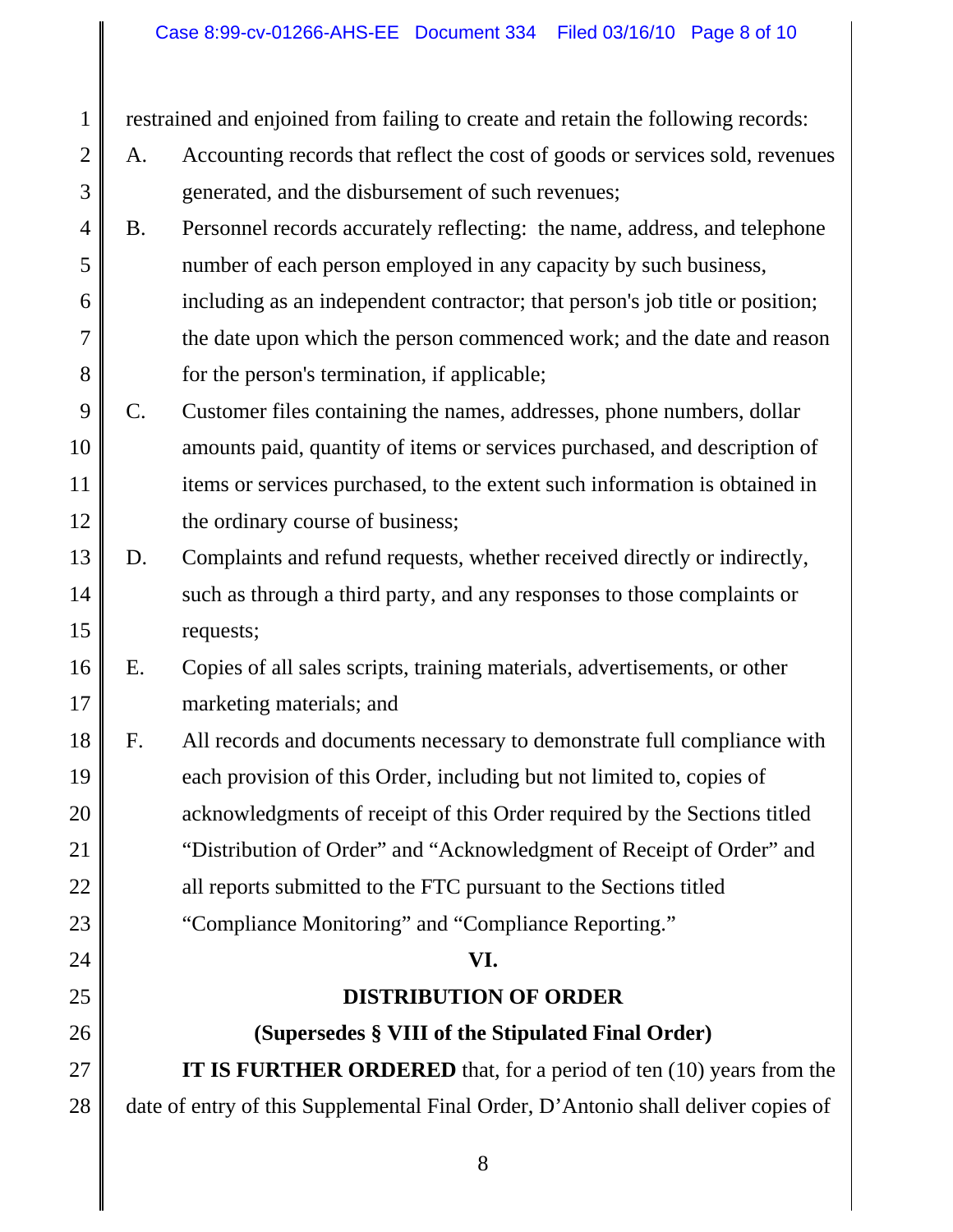the Order as directed below:

1

19

20

21

22

23

24

25

26

27

28

- 2 3 4 5 6 7 8 9 10 11 12 13 14 A. For any business that D'Antonio controls, directly or indirectly, or in which D'Antonio has a majority ownership interest, he must deliver a copy of this Order to: (1) all principals, officers, directors, and managers of that business; (2) all employees, agents, and representatives of that business who engage in conduct related to the subject matter of the Order; and (3) any business entity resulting from any change in structure set forth in Subsection A.2 of the Section titled "Compliance Reporting." For current personnel, delivery shall be within five (5) days of service of this Supplemental Final Order upon D'Antonio. For new personnel, delivery shall occur prior to them assuming their responsibilities. For any business entity resulting from any change in structure set forth in Subsection A.2 of the Section titled "Compliance Reporting," delivery shall be at least ten (10) days prior to the change in structure.
- 15 16 17 18 B. For any business where D'Antonio is not a controlling person of the business but otherwise engages in conduct related to the subject matter of this Order, he must deliver a copy of this Order to all principals and managers of such business before engaging in such conduct.
	- C. D'Antonio must secure a signed and dated statement acknowledging receipt of the Order, within thirty (30) days of delivery, from all persons receiving a copy of the Order pursuant to this Section.

### **VII.**

# **ACKNOWLEDGMENT OF RECEIPT OF SUPPLEMENTAL FINAL ORDER (Supersedes § XIII of the Stipulated Final Order)**

**IT IS FURTHER ORDERED** that, D'Antonio, within five (5) business days of receipt of this Supplemental Final Order as entered by the Court, must submit to the Commission a truthful sworn statement acknowledging receipt of